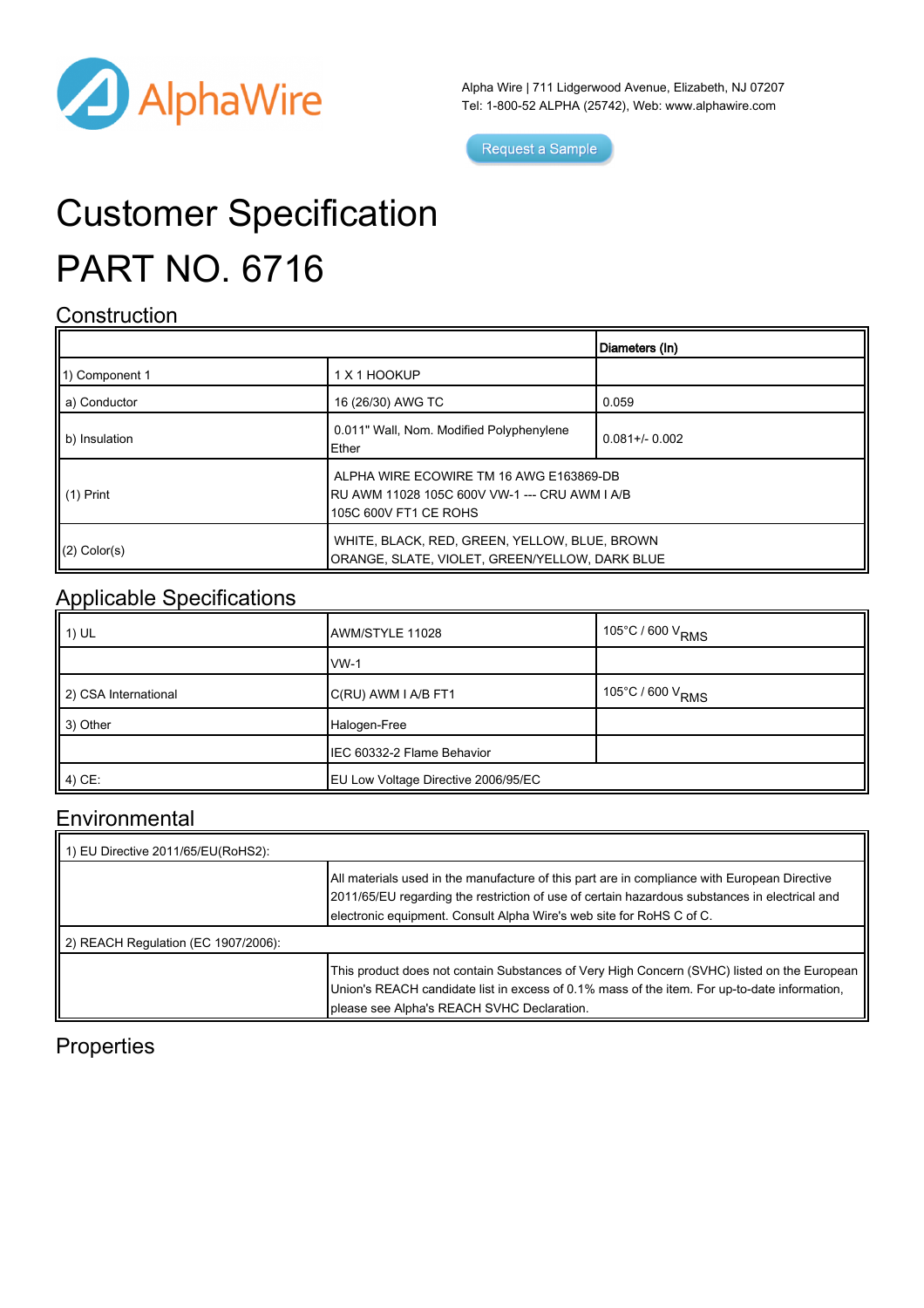| Physical & Mechanical Properties |                                 |  |
|----------------------------------|---------------------------------|--|
| 1) Temperature Range             | -40 to $105^{\circ}$ C          |  |
| 2) Bend Radius                   | 10X Cable Diameter              |  |
| 3) Pull Tension                  | 20.4 Lbs, Maximum               |  |
| <b>Electrical Properties</b>     | (For Engineering purposes only) |  |
| 1) Voltage Rating                | $1600 V_{RMS}$                  |  |
| 2) Inductance                    | 0.03 µH/ft, Nominal             |  |
| 3) Conductor DCR                 | 4.4 Ω/1000ft @20°C, Nominal     |  |

#### **Other**

| Packaging       | Flange x Traverse x Barrel (inches)                           |
|-----------------|---------------------------------------------------------------|
| a) 25000 DR     | 23 x 30 x 0 Max. 2 separate pieces; Min length/piece 5000 FT. |
| b) 5000 FT      | 12 x 6 x 3.5 Continuous length                                |
| C) 1000 FT      | 9 x 4.5 x 3.5 Continuous length                               |
| d) 100 FT       | 3.75 x 2 x 1.75 Continuous length                             |
|                 | [Spool dimensions may vary slightly]                          |
| Notes:          |                                                               |
| $\sim$ $     -$ |                                                               |

a) Certain colors and put-up combinations may only be available by special order, minimums may apply.

[www.alphawire.com](http://www.alphawire.com)

Alpha Wire | 711 Lidgerwood Avenue, Elizabeth, NJ 07207 Tel: 1-800-52 ALPHA (25742)

Although Alpha Wire ("Alpha") makes every reasonable effort to ensure their accuracy at the time of publication, information and specifications described herein are subject to errors or omissions and to changes without notice, and the listing of such information and specifications does not ensure product availability.

Alpha provides the information and specifications herein on an "AS IS" basis, with no representations or warranties, whether express, statutory or implied. In no event will Alpha be liable for any damages (including consequential, indirect, incidental, special, punitive, or exemplary) whatsoever, even if Alpha had been advised of the possibility of such damages, whether in an action under contract, negligence or any other theory, arising out of or in connection with the use, or inability to use, the information or specifications described herein.

#### ALPHA WIRE - CONFIDENTIAL AND PROPRIETARY

Notice to persons receiving this document and/or technical information. This document is confidential and is the exclusive property of ALPHA WIRE, and is merely on loan and subject to recall by ALPHA WIRE at any time. By taking possession of this document, the recipient acknowledges and agrees that this document cannot be used in any manner adverse to the interests of ALPHA WIRE, and that no portion of this document may be copied or otherwise reproduced without the prior written consent of ALPHA WIRE. In the case of conflicting contractual provisions, this notice shall govern the status of this document. ©2013 ALPHA WIRE - all rights reserved.